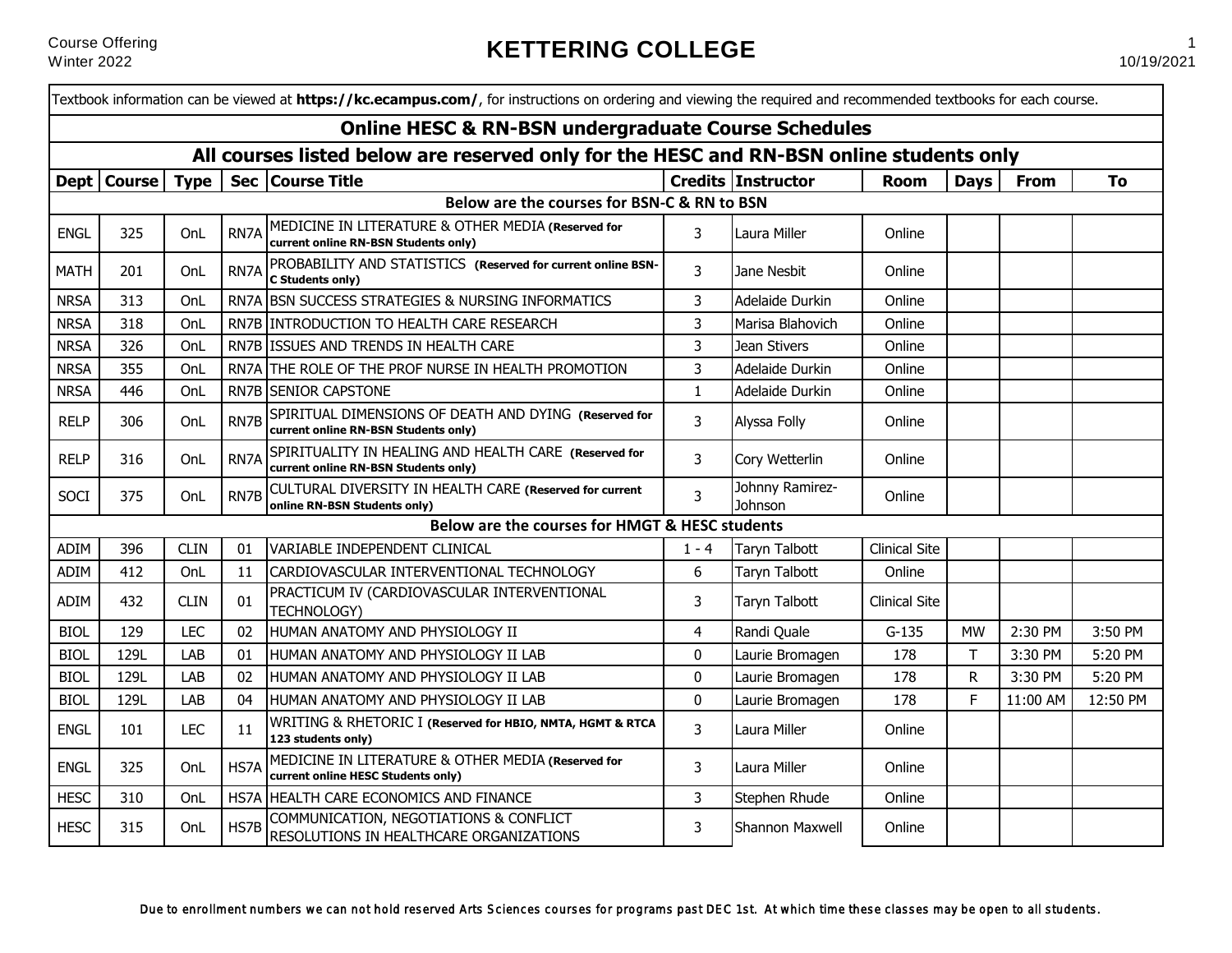|                                                                                         |               |             |            | Textbook information can be viewed at https://kc.ecampus.com/, for instructions on ordering and viewing the required and recommended textbooks for each course. |                |                            |             |             |             |          |
|-----------------------------------------------------------------------------------------|---------------|-------------|------------|-----------------------------------------------------------------------------------------------------------------------------------------------------------------|----------------|----------------------------|-------------|-------------|-------------|----------|
|                                                                                         |               |             |            | <b>Online HESC &amp; RN-BSN undergraduate Course Schedules</b>                                                                                                  |                |                            |             |             |             |          |
| All courses listed below are reserved only for the HESC and RN-BSN online students only |               |             |            |                                                                                                                                                                 |                |                            |             |             |             |          |
| <b>Dept</b>                                                                             | <b>Course</b> | <b>Type</b> | <b>Sec</b> | <b>Course Title</b>                                                                                                                                             |                | <b>Credits Instructor</b>  | <b>Room</b> | <b>Days</b> | <b>From</b> | To       |
| <b>HESC</b>                                                                             | 318           | OnL         |            | HS7B INTRODUCTION TO HEALTH CARE RESEARCH                                                                                                                       | 3              | <b>Bev Cobb</b>            | Online      |             |             |          |
| <b>HESC</b>                                                                             | 326           | OnL         | HS7B       | <b>ISSUES &amp; TRENDS IN HEALTH CARE</b>                                                                                                                       | 3              | Elizabeth Golba            | Online      |             |             |          |
| <b>HESC</b>                                                                             | 348           | OnL         | 11         | CONCEPTS OF LEADERSHIP AND MGT IN HEALTH CARE<br>(Reserved for current RESB Students only)                                                                      | 3              | Justina Or                 | Online      |             |             |          |
| <b>HESC</b>                                                                             | 381           | OnL         | HS7A       | <b>INTRODUCTION TO HEALTH SCIENCES PROGRAM</b>                                                                                                                  | 3              | Vail McGuire               | Online      |             |             |          |
| <b>HESC</b>                                                                             | 432           | OnL         |            | HS7B PROFESSIONAL DEVELOPMENT IN HEALTH CARE                                                                                                                    | 3              | Carolyn Gersch             | Online      |             |             |          |
| <b>HESC</b>                                                                             | 435           | OnL         | HS7A       | COMMUNITY HEALTH PERSPECTIVES                                                                                                                                   | 3              | Hope Appelbaum             | Online      |             |             |          |
| <b>HESC</b>                                                                             | 440           | <b>INST</b> | HS7A       | SPECIAL PROJECT IN HEALTH CARE                                                                                                                                  | $1 - 3$        | John Nunes                 | <b>TBA</b>  |             |             |          |
| <b>HESC</b>                                                                             | 445           | OnL         | HS7A       | HEALTH CARE & GOVERNMENT                                                                                                                                        | 3              | <b>Robert Reeder</b>       | Online      |             |             |          |
| <b>HESC</b>                                                                             | 451           | OnL         | HS7B       | INTERDISCIPLINARY TEAM PRAC IN COMMUNITY BASED<br><b>CARE</b>                                                                                                   | 3              | Deb Stump                  | Online      |             |             |          |
| <b>HESC</b>                                                                             | 481           | OnL         | HS7B       | <b>SENIOR PROJECT</b>                                                                                                                                           | $\mathbf{1}$   | Hope Appelbaum             | Online      |             |             |          |
| <b>HESC</b>                                                                             | 491           | OnL         | HS7B       | <b>STRATEGIC MANAGEMENT IN HEALTHCARE</b>                                                                                                                       | 3              | John Nunes                 | Online      |             |             |          |
| <b>MATH</b>                                                                             | 155           | <b>LEC</b>  | 01         | COLLEGE ALGEBRA (reserved for GE/SONO & HMGT & RESB students<br>lonly)                                                                                          | 3              | Daniel Schoun              | $G-94$      | <b>TR</b>   | 2:00 PM     | 3:20 PM  |
| <b>MATH</b>                                                                             | 201           | OnL         | HS7A       | PROBABILITY AND STATISTICS (Reserved for current online HESC<br>& HMGT Students only)                                                                           | 3              | Jane Nesbit                | Online      |             |             |          |
| <b>PEAC</b>                                                                             | 145           | <b>ACT</b>  | 01         | <b>FITNESS I</b>                                                                                                                                                | 1              | <b>Tim Willsey</b>         |             | <b>TBA</b>  |             |          |
| <b>PEAC</b>                                                                             | 150           | <b>ACT</b>  | 01         | <b>FITNESS WALKING</b>                                                                                                                                          | $\mathbf{1}$   | <b>Tim Willsey</b>         |             | <b>TBA</b>  |             |          |
| <b>PEAC</b>                                                                             | 178           | OnL         | 11         | <b>WELLNESS</b>                                                                                                                                                 | $\mathbf{1}$   | Cynthia Hammond            |             |             |             |          |
| <b>PHYS</b>                                                                             | 131           | <b>LEC</b>  | 01         | <b>SURVEY OF PHYSICS</b>                                                                                                                                        | 4              | Jonathan Engelman          | $G-135$     | <b>MWF</b>  | 1:30 PM     | 2:20 PM  |
| <b>PHYS</b>                                                                             | 131L          | LAB         | 02         | SURVEY OF PHYSICS LAB (Reserved for HMGT & Pre-SONO & Pre-<br><b>RTCA students only)</b>                                                                        | 0              | Jonathan Engelman          | $G-34$      | <b>TR</b>   | 9:30 AM     | 10:50 AM |
| <b>PHYS</b>                                                                             | 131L          | LAB         | 03         | SURVEY OF PHYSICS LAB (Reserved for HMGT & Pre-SONO & Pre-<br><b>RTCA students only)</b>                                                                        | $\mathbf{0}$   | Jonathan Engelman          | $G-34$      | <b>TR</b>   | 12:00 PM    | 1:20 PM  |
| <b>PSYC</b>                                                                             | 210           | OnL         | 11         | <b>SOCIAL PSYCHOLOGY</b>                                                                                                                                        | 3              | Justina Or                 | Online      |             |             |          |
| <b>RELP</b>                                                                             | 306           | OnL         | HS7B       | SPIRITUAL DIMENSIONS OF DEATH AND DYING (Reserved for<br>current online HESC & HMGT Students only)                                                              | $\overline{3}$ | Alyssa Folly               | Online      |             |             |          |
| <b>RELP</b>                                                                             | 316           | OnL         | HS7A       | SPIRITUALITY IN HEALING AND HEALTH CARE (Reserved for<br>current online HESC & HMGT Students only)                                                              | 3              | Cory Wetterlin             | Online      |             |             |          |
| <b>RESA</b>                                                                             | 495           | <b>INST</b> | HS7B       | INDEPENDENT STUDY IN RESPIRATORY CARE                                                                                                                           | 3              | Alisa French               | <b>TBA</b>  |             |             |          |
| SOCI                                                                                    | 375           | OnL         | HS7B       | CULTURAL DIVERSITY IN HEALTH CARE (Reserved for current<br>online HESC Students only)                                                                           | 3              | Johnny Ramirez-<br>Johnson | Online      |             |             |          |